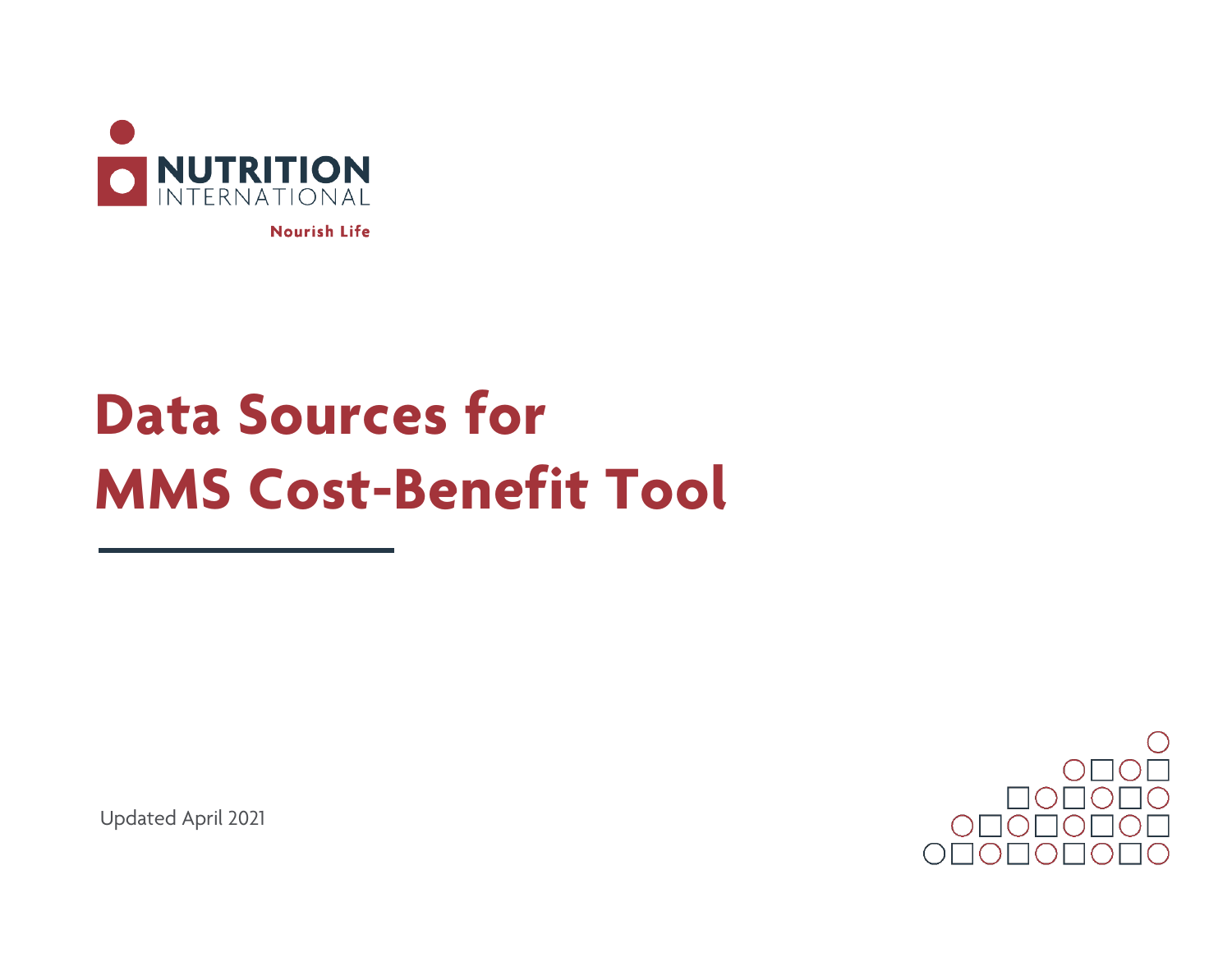This document lists the data sources that were used to generate the pre-loaded reports in the *[MMS Cost-Benefit Tool](http://www.nutritionintl.org/mms-cost-benefit-tool/)*. It also serves as a guideline on recommended data sources for each parameter in the tool's *custom interface*. Users are welcome to use the *custom interface* to input information from other preferred data sources. For more information, please contact: MoMs@NutritionIntl.org

| <b>Parameter</b>                                            | <b>Data Source</b>                                                                                                                                                                                                                                                                                                                                                                                         |
|-------------------------------------------------------------|------------------------------------------------------------------------------------------------------------------------------------------------------------------------------------------------------------------------------------------------------------------------------------------------------------------------------------------------------------------------------------------------------------|
| Population (of pregnant<br>women)                           | The population of pregnant women in the intervention area is calculated by multiplying the (i) Total Population *<br>(ii) the Crude Birth Rate                                                                                                                                                                                                                                                             |
| <b>Total Population</b><br>(i)<br>(thousands)               | United Nations, Department of Economic and Social Affairs, Population Division (2019). World Population<br>Prospects 2019, Online Edition.Rev.1. Total population (both sexes combined) by region, subregion and<br>country, annually for 1950-2100. (2018 Estimate). Available from:<br>https://population.un.org/wpp/Download/Standard/Population/ [Accessed: 7 <sup>th</sup> February 2021].            |
| (ii) Crude Birth Rate<br>(births per 1,000)<br>population)  | United Nations, Department of Economic and Social Affairs, Population Division (2019). World Population<br>Prospects 2019, Online Edition.Rev.1. Fertility: Crude Birth Rate by region, subregion and country, 1950-2100<br>(births per 1,000 population) (Selection: 2020-2025). Available from:<br>https://population.un.org/wpp/Download/Standard/Fertility/ [Accessed: 7 <sup>th</sup> February 2021]. |
| IFA supplement costs<br>(current USD)                       | UNICEF. UNICEF Supply Catalogue. Available from: https://supply.unicef.org/all-<br>materials/pharmaceuticals/minerals-vitamins.html (IFA: Product No. S1550005) [Accessed: 26th February<br>2021].                                                                                                                                                                                                         |
| MMS supplement costs<br>(current USD)                       | UNICEF. UNICEF Supply Catalogue. Available from: https://supply.unicef.org/all-<br>materials/pharmaceuticals/minerals-vitamins.html (MMS: Product No. S1580101) [Accessed: 26th February<br>2021].                                                                                                                                                                                                         |
| Source of health effects<br>Keats et al. 2019<br>(Cochrane) | Keats EC, Haider BA, Tam E, Bhutta ZA. Multiple-micronutrient supplementation for women during pregnancy.<br>Cochrane Database of Systematic Reviews. 2019: Issue 3. Art. No: CD004905. Available from:<br>DOI:10.1002/14651858.CD004905.pub6. 2009.                                                                                                                                                       |
| Source of health effects<br>Smith et al. 2017 (Lancet)      | Smith, ER, Shankar AH, Wu LS-F, Said A, Seth A-A, Hasmot A, Rina A et al. Modifiers of the effect of maternal<br>multiple micronutrient supplementation on stillbirth, birth outcomes, and infant mortality: a meta-analysis of<br>individual patient data from 17 randomised trials in low-income and middle-income countries. Lancet Glob.<br>Health. 2017; 5: e1090-e1100.                              |
| Cost effectiveness                                          | Leech AA, Kim DD, Cohen JT, Neumann PJ. Use and Misuse of Cost-Effectiveness Analysis Thresholds in<br>Low- and Middle-Income Countries: Trends in Cost-per-DALY Studies. Tufts Medical Center, 2018; Boston, MA,<br>USA. Available from: doi.org/10.1016/j.jval.2017.12.016.                                                                                                                              |
| <b>Gross Domestic Product</b><br>(GDP) per capita           | The World Bank International Comparisons Database 2019. GDP per capita, PPP (current International \$)<br>(Selected Year: 2019). Available from:<br>https://data.worldbank.org/indicator/NY.GDP.PCAP.PP.CD?end=2018&start=2018 [Accessed: 7th February<br>2021].                                                                                                                                           |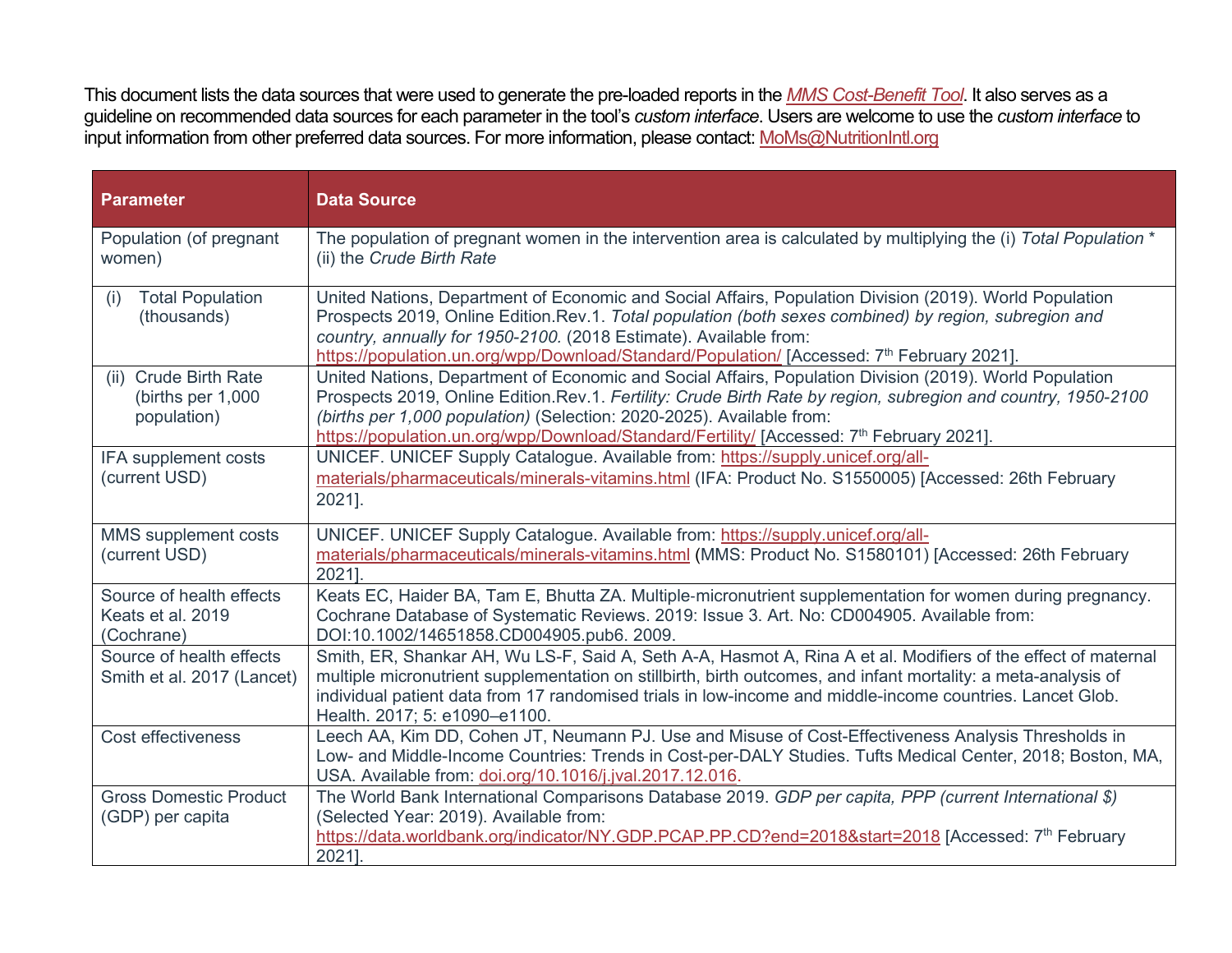| <b>Parameter</b>                                                  | <b>Data Source</b>                                                                                                                                                                                                                                                                                                                                                                                             |
|-------------------------------------------------------------------|----------------------------------------------------------------------------------------------------------------------------------------------------------------------------------------------------------------------------------------------------------------------------------------------------------------------------------------------------------------------------------------------------------------|
| Value of statistical life<br>(current USD)                        | W. Kip Viscusi, Clayton J. Masterman, Journal of Benefit Cost Analysis, Value of a Statistical Life<br>https://www.cambridge.org/core/journals/journal-of-benefit-cost-analysis/article/income-elasticities-and-global-<br>values-of-a-statistical-life/5AE299883F668DCC265C41A377E1E063/core-reader# [Accessed: 7th February<br>20211                                                                         |
| Life expectancy at birth                                          | United Nations, Department of Economic and Social Affairs, Population Division (2019). World Population<br>Prospects 2019, Online Edition. Life Expectancy at birth, both sexes. (Selection: 2020-2025). Available from:<br>https://population.un.org/wpp/Download/Standard/Mortality/ [Accessed: 7 <sup>th</sup> February 2021].                                                                              |
| Life Expectancy at<br>median age of first<br>pregnancy            | Requires the (i) median age of first pregnancy for the country of interest, use this estimate as the Age Group for<br>the (ii) Life Tables, Expectation of life at age X (Select: Female, Year: most recent year available).                                                                                                                                                                                   |
| Median age of first<br>(i)<br>pregnancy                           | Demographic Health Surveys (DHS) The DHS Program STATcompiler. (Median age at first birth for women).<br>Available from: https://statcompiler.com/en/ [Accessed: 7 <sup>rd</sup> February 2021].                                                                                                                                                                                                               |
| (ii) Expectation of life at<br>age X                              | World Health Organization (WHO). Global Health Observatory data repository, Life Tables by Country (Updated:<br>2019). Available from: http://apps.who.int/gho/data/view.main.60550?lang=en [Accessed: 7 <sup>rd</sup> February 2021].                                                                                                                                                                         |
| Sex ratio at birth                                                | United Nations, Department of Economic and Social Affairs, Population Division (2019). World Population<br>Prospects 2019, Online Edition.Rev.1. Fertility: Sex ratio at birth by region, subregion and country, 1950-2100<br>(male births per female births) (Selection: 2020-2025). Available from:<br>https://population.un.org/wpp/Download/Standard/Fertility/ [Accessed: 7 <sup>th</sup> February 2021]. |
| <b>Stillbirth</b><br>per 1,000 births                             | World Health Organization. Global Health Observatory repository (2019) Stillbirth rate by country. Updated<br>(2020-10-12) https://apps.who.int/gho/data/view.main.GSWCAH06v [Accessed: 7 <sup>th</sup> February 2021]                                                                                                                                                                                         |
| Neonatal mortality<br>(female)<br>per 1,000 live female<br>births | Ideally, the true neonatal mortality (female) would have been used. However, for most countries the available<br>indicator data was outdated preventing it from being used reliably. Instead, the neonatal mortality (female) was<br>computed using the following method.<br>$\label{eq:recon} Neonatal\,mortality_{female} = \frac{Birth\,rate_{female}*Neonatal\,mortality_{total}}{Cruda\,birth\,rate}$     |
|                                                                   | The calculation of the $Birth\ rate_{female}$ indicator is discussed in the countries data sheet,<br><i>Neonatal mortality<sub>total</sub></i> is outlined below whereas the <i>Crude birth rate</i> is the third indicator in this list.<br>[Reviewed: April 5 <sup>th</sup> 2021]                                                                                                                            |